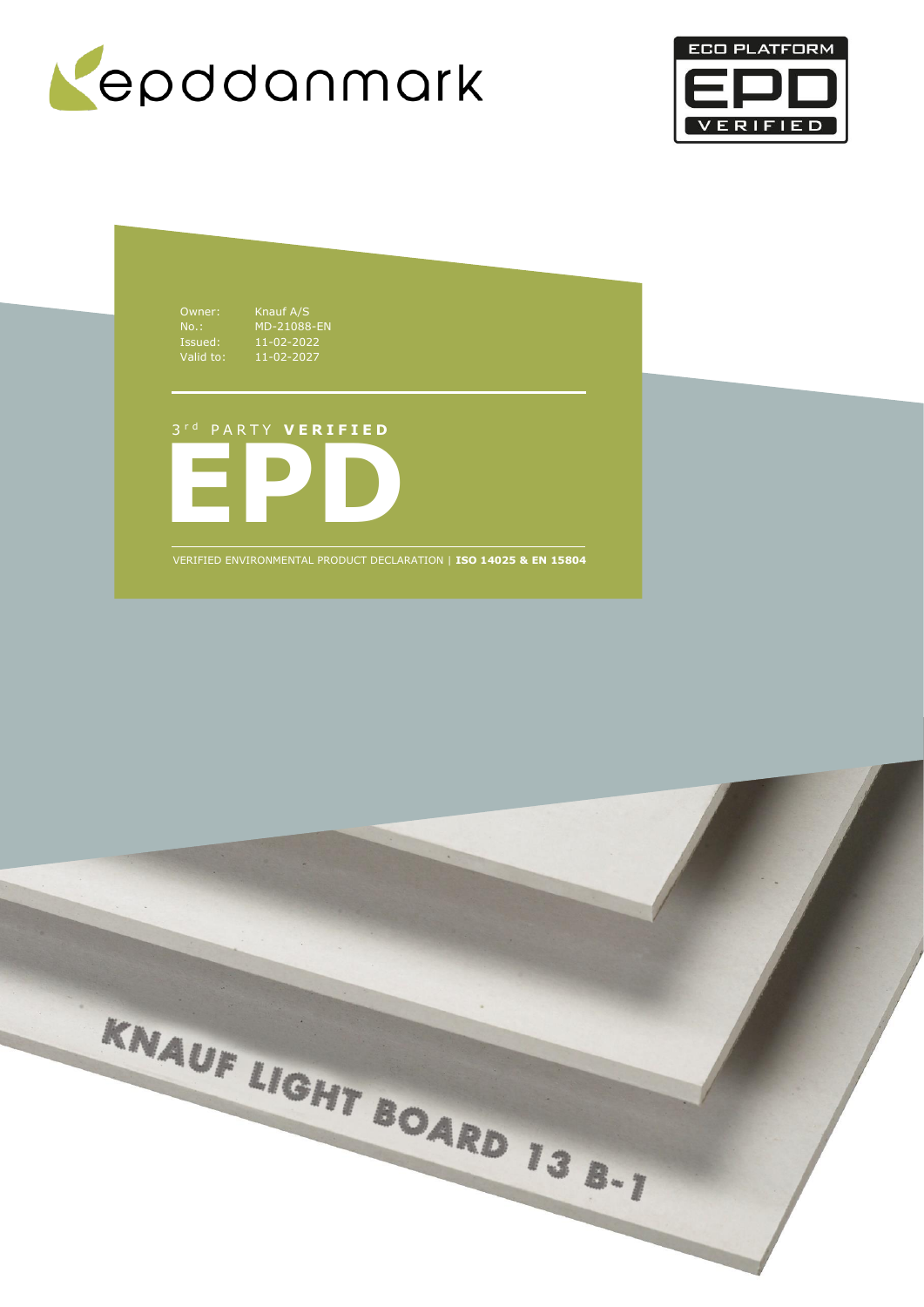



#### **Owner of declaration**

Knauf A/S Kløvermarksvej 6 DK-9500 Hobro CVR: 5405 0313

#### **Programme**

EPD Danmark [www.epddanmark.dk](http://www.epddanmark.dk/)

☐ Industry EPD ☒ Product EPD

#### **Declared product(s)**

#### Light Board

Number of declared datasets/product variations: 1

The Knauf Light Board is a glass fiber reinforced gypsum plasterboard. The EPD is valid for all variations carrying the Knauf Light Board name.

The range includes products with different edge profiles such as tapered and square edges.

The calculations cover similar products (variation <5%) and are based on the product with the highest environmental impact within the product group (900 x 2400 x 12,5 mm).

#### **Production site**

Knauf's production site in Hobro; Kløvermarksvej 6, DK-9500 Hobro, Denmark

#### **Product use**

The product is used for general indoor building construction of walls and ceilings.

#### **Declared/ functional unit**  $1 m<sup>2</sup>$

**Year of data** 2019



## epddanmark

**Issued:** 11-02-2022 **Valid to:** 11-02-2027

**Basis of calculation**

This EPD is developed in accordance with the European standard EN 15804+A2.

#### **Comparability**

EPDs of construction products may not be comparable if they do not comply with the requirements in EN 15804. EPD data may not be comparable if the datasets used are not developed in accordance with EN 15804 and if the background systems are not based on the same database.

#### **Validity**

This EPD has been verified in accordance with ISO 14025 and is valid for 5 years from the date of issue.

#### **Use**

The intended use of an EPD is to communicate scientifically based environmental information for construction products, for the purpose of assessing the environmental performance of buildings.

#### **EPD type**

☐Cradle-to-gate with modules C1-C4 and D ☒Cradle-to-gate with options, modules C1-C4 and D ☐Cradle-to-grave and module D ☐Cradle-to-gate

□Cradle-to-gate with options

CEN standard EN 15804 serves as the core PCR

Independent verification of the declaration and data, according to EN ISO 14025

□ internal **a** external

Third party verifier:

Viale - Bach

*Ninkie Bendtsen*

enser *Martha Katrine Sørensen*

*EPD Danmark*

|                                    | Life cycle stages and modules ( $MND =$ module not declared) |                |                |                         |            |             |                |             |               |                              |                               |                                 |                |                            |                |                                                      |
|------------------------------------|--------------------------------------------------------------|----------------|----------------|-------------------------|------------|-------------|----------------|-------------|---------------|------------------------------|-------------------------------|---------------------------------|----------------|----------------------------|----------------|------------------------------------------------------|
| Construction<br>Product<br>process |                                                              |                | Use            |                         |            |             |                | End of life |               |                              | Beyond the system<br>boundary |                                 |                |                            |                |                                                      |
| Raw material<br><b>Alddns</b>      | Transport                                                    | Manufacturing  | Transport      | Installation<br>process | Use        | Maintenance | Repair         | Replacement | Refurbishment | Operational<br>use<br>energy | Operational<br>use<br>water   | construction<br>demolition<br>Ö | Transport      | processing<br><b>Waste</b> | Disposal       | recovery<br>recycling<br>potential<br>Re-use,<br>and |
| A1                                 | A2                                                           | A <sub>3</sub> | A <sub>4</sub> | A <sub>5</sub>          | <b>B1</b>  | <b>B2</b>   | B <sub>3</sub> | <b>B4</b>   | <b>B5</b>     | <b>B6</b>                    | <b>B7</b>                     | C <sub>1</sub>                  | C <sub>2</sub> | C <sub>3</sub>             | C <sub>4</sub> | D                                                    |
| X                                  | X                                                            | Х              | Χ              | <b>MND</b>              | <b>MND</b> | <b>MND</b>  | <b>MND</b>     | <b>MND</b>  | <b>MND</b>    | <b>MND</b>                   | <b>MND</b>                    | X                               | X              | X                          | X              | X                                                    |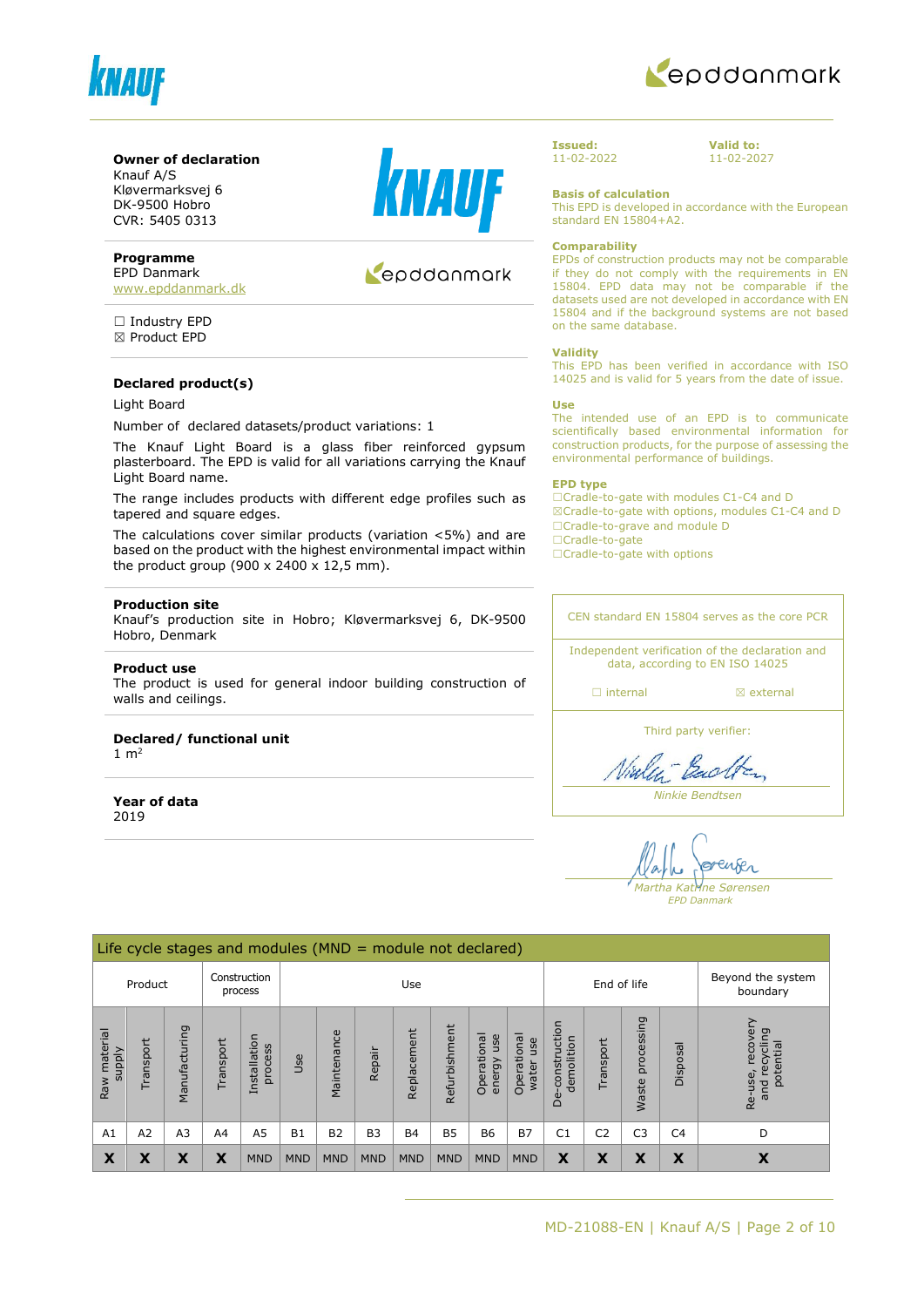



## Product information

#### **Product description**

The main product components and packaging are shown in the tables below.

| <b>Material</b>  | Weight-% of<br>declared product |
|------------------|---------------------------------|
| Paper            | 5%                              |
| Stucco           | 87%                             |
| Fibre glass      | $< 1\%$                         |
| <b>Additives</b> | $< 2\%$                         |
| Glue             | $< 1\%$                         |
| Water            | 6%                              |

| Packaging     | Weight-% |
|---------------|----------|
| Ceiling board | 99.1%    |
| PE film       | 0.9%     |

#### **Representativity**

This declaration, including data collection and the modeled foreground system including results, represents the production of gypsum board on the production site located in Hobro. Product specific data are based on average values collected in the period 2019. Background data are based on the GaBi 2021.2 database and are less than 10 years old except for two detergents <0.05% (w/w). Generally, the used background datasets are of high quality, and the majority of the datasets are only a couple of years old.

#### **Hazardous substances**

Knauf Light Boards do not contain substances listed in the "Candidate List of Substances of Very High Concern for authorisation"

[\(http://echa.europa.eu/candidate-list-table\)](http://echa.europa.eu/candidate-list-table)

#### **Essential characteristics**

According to EN 520:2009 the Light Board is classified as type A (plasterboard with a face to which suitable gypsum plasters or decoration may be applied).

Further technical information can be obtained by contacting Knauf or on the website:

#### [www.knauf.dk](http://www.knauf.dk/)

**Reference Service Life (RSL)**

The RSL is defined as 60 years according to NPCR 010 version 3.0.

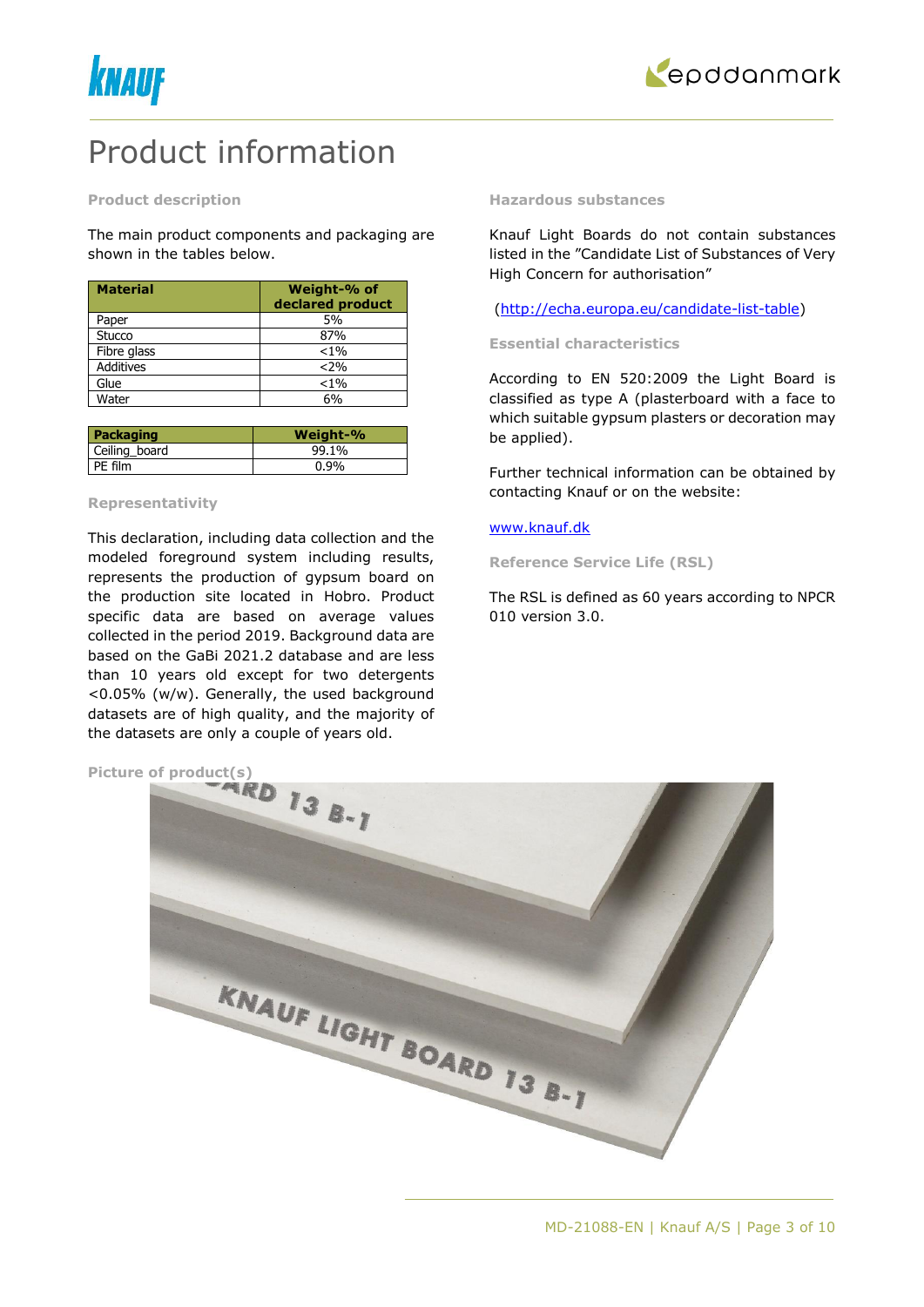



# LCA background

### **Declared unit**

The LCI and LCIA results in this EPD relates to 1 m2

| <b>Name</b>                | <b>Value</b> | <b>Unit</b>       |
|----------------------------|--------------|-------------------|
| Declared unit              |              | m٤                |
| Area density               | 6.7          | ka/m <sup>2</sup> |
| Conversion factor to 1 kg. | በ 149        |                   |

**PCR**

This EPD is developed according to the core rules for the product category of construction products in EN 15804, and NPCR 010 version 3.0.

**Flowdiagram**

The diagrams below shows the system boundaries of the EPD. A detailed illustration of A3 is shown later.

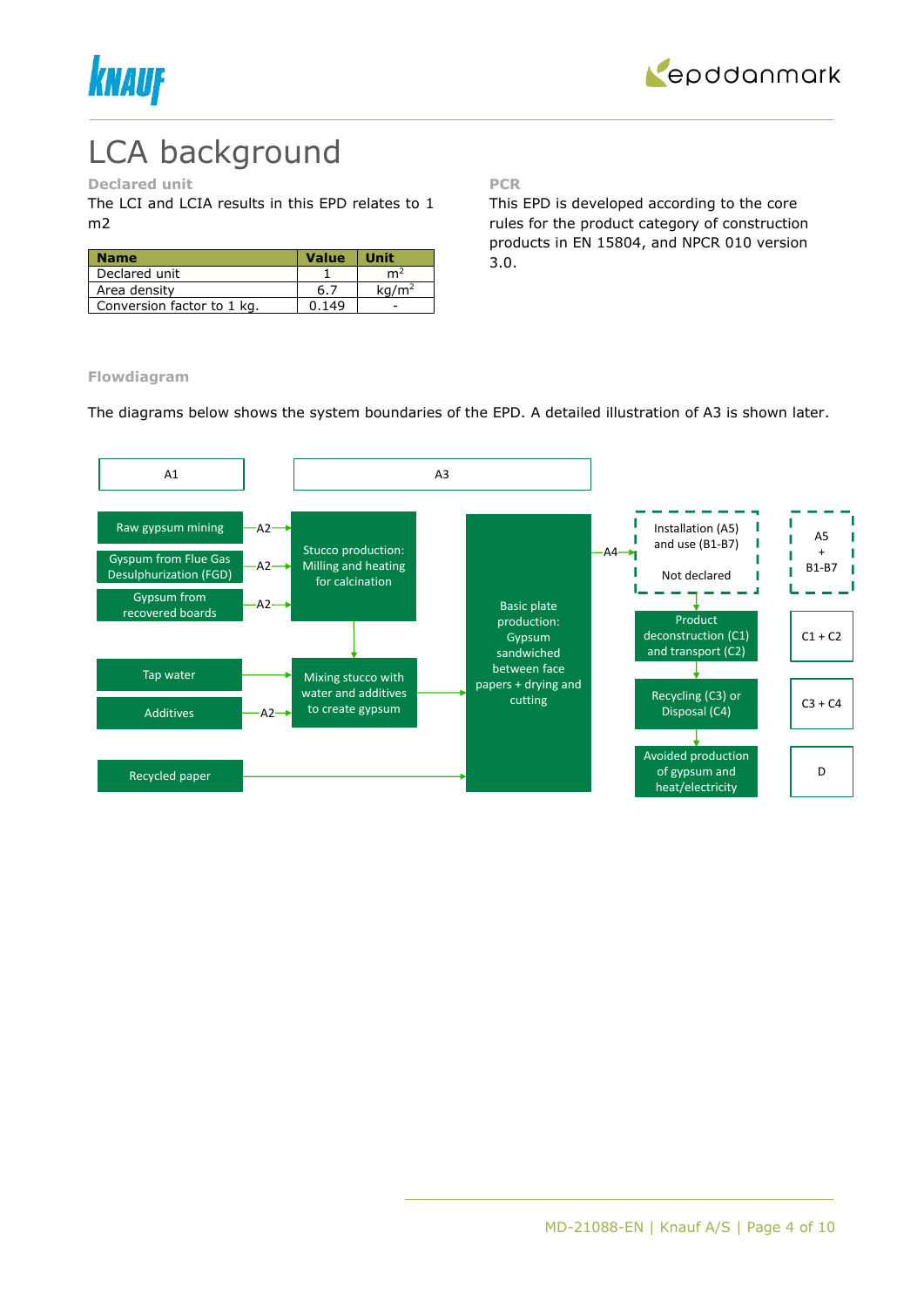



#### **System boundary**

This EPD is based on an LCA including cradle-togate with options, modules C1-C4, and module D. 100 % (w/w) of the product has been accounted for.

The general rules for the exclusion of inputs and outputs follows the requirements in EN 15804, 6.3.5, where the total of neglected input flows per module shall be a maximum of 5 % of energy usage and mass and 1 % of energy usage and mass for unit processes.

#### **Product stage (A1-A3) includes**:

The product stage comprises the acquisition of all raw materials, products and energy, transport to the production site, packaging and waste processing up to the "end-of-waste" state or final disposal. The LCA results are declared in aggregated form for the product stage, which means, that the sub-modules A1, A2 and A3 are declared as one module A1-A3.

A1 – Extraction and processing of raw materials The raw gypsum is mined in Spain. All other raw materials are produced mainly in Northern Europe.

#### A2 - Transport to the production site

The inbound transport includes all incoming material from suppliers. This includes the transport of Flue-Gas Desulfurization (FGD) from coal-based power plants, as well as transport of raw natural gypsum from Spain.

### A3 – Manufacturing processes

The natural, recycled or FGD based gypsum is heated/calcinated to bring the gypsum to the hemihydrate state known as stucco. The stucco is mixed with water and other additives and sandwiched between the front and back liner. After initial hardening, the plates are cut into shape and heated in the curing oven.

### **Construction process stage (A4-A5) includes:**

A weighted average for the transport distance of 237 km is included for the average Danish market situation.

The installation phase (A5) is not included.

#### **Use stage (B1-B7) includes:**

Not included

#### **End of Life (C1-C4) includes:**

The board is dismantled by hand (C1) and transported to municipal collection facilities, and from here to a recycling company (C2).

The gypsum part of the plate (gypsum and additives) is split from the paper liners using electricity based machinery (C3). The paper part is assumed incinerated with energy recovery (C4)

#### **Re-use, recovery and recycling potential (D) includes:**

The gypsum part of the product is recycled as gypsum and avoids mining and production of natural gypsum. This can be done at Knauf and recycled in new Knauf boards.

The recovered energy from incineration of paper avoids the production of primary heat or electricity at power plants.



Page  $5$  of  $10$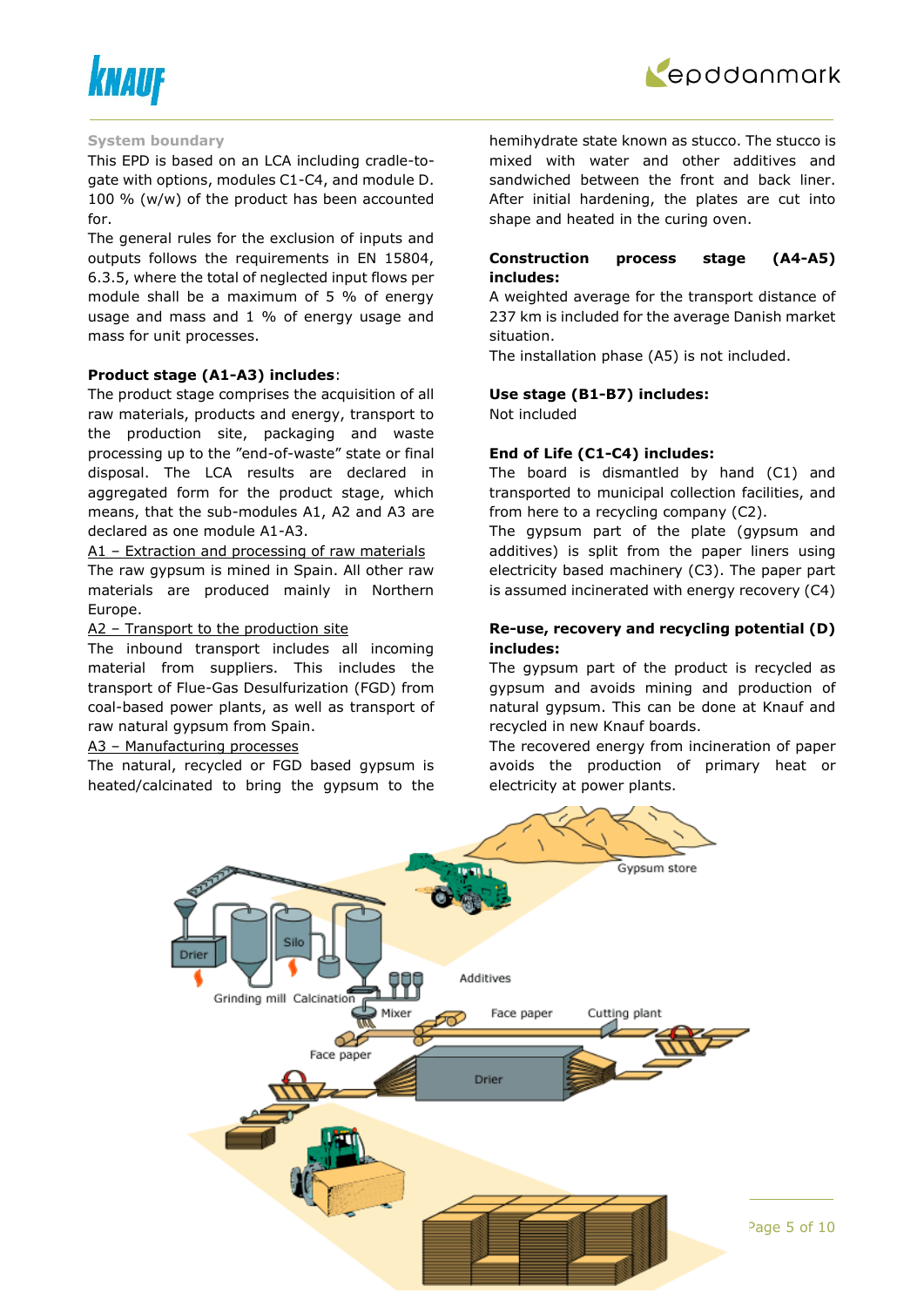



## LCA results

The LCIA results are calculate using GaBi 10.6 with database version 2021.2, and using the characterization model defined in GaBi as EN15804+A2 for classifying and characterizing input and output flows.

| <b>ENVIRONMENTAL EFFECTS PER PRODUKT PER M<sup>2</sup></b> |                                                                                                                                       |              |                |              |                                                  |                |                |               |  |  |
|------------------------------------------------------------|---------------------------------------------------------------------------------------------------------------------------------------|--------------|----------------|--------------|--------------------------------------------------|----------------|----------------|---------------|--|--|
| <b>Parameter</b>                                           | <b>Enhed</b>                                                                                                                          | $A1 - A3$    | A <sup>4</sup> | C1           | C <sub>2</sub>                                   | C <sub>3</sub> | C <sub>4</sub> | D             |  |  |
| GWP-total                                                  | [kg CO2 eg.]                                                                                                                          | 1.20E+00     | 1.27E-01       | $0.00E + 00$ | 1.03E-01                                         | 2.99E-02       | 4.56E-01       | $-1.66E-01$   |  |  |
| GWP-fossil                                                 | [kg CO2 eg.]                                                                                                                          | $1.82E + 00$ | 1.24E-01       | $0.00E + 00$ | 1.01E-01                                         | 2.96E-02       | 1.13E-02       | $-1.65E-01$   |  |  |
| GWP-bio                                                    | [kg CO2 eg.]                                                                                                                          | $-6.27E-01$  | 1.34E-03       | $0.00E + 00$ | 1.09E-03                                         | 2.52E-04       | 4.45E-01       | $-8.22E-04$   |  |  |
| GWP-luluc                                                  | [kg CO2 eg.]                                                                                                                          | 1.94E-03     | 1.03E-03       | $0.00E + 00$ | 8.38E-04                                         | 4.19E-05       | 7.80E-06       | $-1.29E-04$   |  |  |
| <b>ODP</b>                                                 | [kg CFC 11 eg.]                                                                                                                       | 9.31E-09     | 2.48E-17       | $0.00E + 00$ | 2.02E-17                                         | 7.09E-16       | 8.78E-17       | $-1.89E-15$   |  |  |
| AP                                                         | mol H <sup>+</sup> eq.1                                                                                                               | 4.37E-03     | 1.36E-04       | $0.00E + 00$ | 1.11E-04                                         | 6.16E-05       | 1.27E-04       | $-2.40E-04$   |  |  |
| EP-fw                                                      | [ $kgP$ eq.]                                                                                                                          | 6.90E-05     | 3.74E-07       | $0.00E + 00$ | 3.04E-07                                         | 7.94E-08       | 1.59E-08       | $-2.21E-07$   |  |  |
| EP-mar                                                     | [kg N eg.]                                                                                                                            | 1.82E-03     | 4.41E-05       | $0.00E + 00$ | 3.59E-05                                         | 1.46E-05       | 4.60E-05       | $-7.40E-05$   |  |  |
| EP-ter                                                     | [mol N ea.]                                                                                                                           | 1.94E-02     | 5.22E-04       | $0.00E + 00$ | 4.25E-04                                         | 1.54E-04       | 5.74E-04       | $-8.02E-04$   |  |  |
| <b>POCP</b>                                                | [kg NMVOC eg.]                                                                                                                        | 5.04E-03     | 1.19E-04       | $0.00E + 00$ | 9.68E-05                                         | 3.97E-05       | 1.22E-04       | $-2.08E - 04$ |  |  |
| $ADP$ -mm <sup>1</sup>                                     | [kg Sb eg.]                                                                                                                           | 3.31E-06     | 1.11E-08       | $0.00E + 00$ | 9.08E-09                                         | 8.71E-09       | 1.34E-09       | $-2.76E-08$   |  |  |
| $ADP$ -fos $1$                                             | TMJ1                                                                                                                                  | $2.90E + 01$ | $1.68E + 00$   | $0.00E + 00$ | $1.36E + 00$                                     | 5.26E-01       | 1.45E-01       | $-2.84E + 00$ |  |  |
| WDP <sup>1</sup>                                           | [m $^3$ ]                                                                                                                             | 4.15E-01     | 1.17E-03       | $0.00E + 00$ | 9.51E-04                                         | 4.75E-03       | 5.64E-02       | $-1.24E-02$   |  |  |
|                                                            | GWP-total = Globale Warming Potential - total; GWP-fossil = Global Warming Potential - fossil fuels; GWP-bio = Global                 |              |                |              |                                                  |                |                |               |  |  |
|                                                            | Warming Potential - biogenic; GWP-luluc = Global Warming Potential - land use and land use change; ODP = Ozone                        |              |                |              |                                                  |                |                |               |  |  |
| Caption                                                    | Depletion; $AP =$ Acidifcation; EP-freshwater = Eutrophication – aquatic freshwater; EP-marine = Eutrophication – aquatic             |              |                |              |                                                  |                |                |               |  |  |
|                                                            | marine; EP-terrestrial = Eutrophication - terrestrial; POCP = Photochemical zone formation; ADPm = Abiotic Depletion                  |              |                |              |                                                  |                |                |               |  |  |
|                                                            | Potential – minerals and metals; ADPf = Abiotic Depletion Potential – fossil fuels; WDP = water use                                   |              |                |              |                                                  |                |                |               |  |  |
|                                                            | <sup>1</sup> The results of this environmental indicator shall be used with care as the uncertainties on these results are high or as |              |                |              |                                                  |                |                |               |  |  |
| Disclaimer                                                 |                                                                                                                                       |              |                |              | there is limited experienced with the indicator. |                |                |               |  |  |

|                    |                                                                                                                                                                                                                                                                                                                                                                                     |              |                |              | ITAL EFFECTS PER PRODUKT PER $\mathsf{M}^2$                    |                |                |               |
|--------------------|-------------------------------------------------------------------------------------------------------------------------------------------------------------------------------------------------------------------------------------------------------------------------------------------------------------------------------------------------------------------------------------|--------------|----------------|--------------|----------------------------------------------------------------|----------------|----------------|---------------|
| <b>Parameter</b>   | <b>Enhed</b>                                                                                                                                                                                                                                                                                                                                                                        | $A1 - A3$    | A <sub>4</sub> | C1           | C <sub>2</sub>                                                 | C <sub>3</sub> | C <sub>4</sub> | D             |
| PM                 | Disease incidence1                                                                                                                                                                                                                                                                                                                                                                  | 7.86E-08     | $9.23E-10$     | $0.00E + 00$ | 7.52E-10                                                       | 5.19E-10       | 6.98E-10       | $-2.82E-08$   |
| IRP <sub>2</sub>   | [kBq U235 eq.]                                                                                                                                                                                                                                                                                                                                                                      | 4.67E-02     | 4.46E-04       | $0.00E + 00$ | 3.63E-04                                                       | 1.29E-02       | 1.15E-03       | $-3.34E-02$   |
| ETP-fw1            | [CTUe]                                                                                                                                                                                                                                                                                                                                                                              | $7.85E + 00$ | $1.24E + 00$   | $0.00E + 00$ | $1.01E + 00$                                                   | 2.21E-01       | 6.81E-02       | $-6.17E-01$   |
| HTP-c1             | [CTUh]                                                                                                                                                                                                                                                                                                                                                                              | 8.33E-10     | 2.51E-11       | $0.00E + 00$ | 2.05E-11                                                       | 6.27E-12       | 3.67E-12       | $-2.74E-11$   |
| HTP-nc1            | [CTUh]                                                                                                                                                                                                                                                                                                                                                                              | 9.04E-09     | 1.31E-09       | $0.00E + 00$ | 1.06E-09                                                       | 2.37E-10       | 1.63E-10       | $-1.10E-09$   |
| SOP <sub>1</sub>   |                                                                                                                                                                                                                                                                                                                                                                                     | $9.55E + 00$ | 5.76E-01       | $0.00E + 00$ | 4.69E-01                                                       | 1.66E-01       | 3.78E-02       | $-4.70E - 01$ |
| Caption            | PM = Particulate Matter emissions; IRP = Ionizing radiation - human health; ETP-fw = Eco toxicity - freshwater; HTP-c =<br>Human toxicity – cancer effects; HTP-nc = Human toxicity – non cancer effects; $SOP =$ Soil Quality (dimensionless)                                                                                                                                      |              |                |              |                                                                |                |                |               |
| <b>Disclaimers</b> | <sup>1</sup> The results of this environmental indicator shall be used with care as the uncertainties on these results are high or as                                                                                                                                                                                                                                               |              |                |              | there is limited experienced with the indicator.               |                |                |               |
|                    | <sup>2</sup> This impact category deals mainly with the eventual impact of low dose ionizing radiation on human health of the<br>nuclear fuel cycle. It does not consider effects due to possible nuclear accidents, occupational exposure nor due to<br>radioactive waste disposal in underground facilities. Potential ionizing radiation from the soil, from radon and from some |              |                |              |                                                                |                |                |               |
|                    |                                                                                                                                                                                                                                                                                                                                                                                     |              |                |              | construction materials is also not measured by this indicator. |                |                |               |

|                  | <b>RESSOURCE CONSUMPTION PER PRODUKT PER M<sup>2</sup></b>                                                        |                                                                                                                 |                |              |                                                                            |                |              |               |  |  |
|------------------|-------------------------------------------------------------------------------------------------------------------|-----------------------------------------------------------------------------------------------------------------|----------------|--------------|----------------------------------------------------------------------------|----------------|--------------|---------------|--|--|
| <b>Parameter</b> | <b>Enhed</b>                                                                                                      | $A1 - A3$                                                                                                       | A <sub>4</sub> | C1           | C <sub>2</sub>                                                             | C <sub>3</sub> | C4           | D             |  |  |
| <b>PERE</b>      | ונאז                                                                                                              | $4.34E + 00$                                                                                                    | 9.64E-02       | $0.00E + 00$ | 7.85E-02                                                                   | 2.43E-01       | 2.75E-02     | $-6.45E-01$   |  |  |
| <b>PERM</b>      | ונאז                                                                                                              | $7.37E + 00$                                                                                                    | $0.00E + 00$   | $0.00E + 00$ | $0.00E + 00$                                                               | $0.00E + 00$   | $0.00E + 00$ | $0.00E + 00$  |  |  |
| <b>PERT</b>      | [MJ]                                                                                                              | $1.17E + 01$                                                                                                    | 9.64E-02       | $0.00E + 00$ | 7.85E-02                                                                   | 2.43E-01       | 2.75E-02     | $-6.45E-01$   |  |  |
| <b>PENRE</b>     | ונאז                                                                                                              | $2.86E + 01$                                                                                                    | $1.68E + 00$   | $0.00E + 00$ | $1.37E + 00$                                                               | 5.27E-01       | 1.46E-01     | $-2.84E + 00$ |  |  |
| <b>PENRM</b>     | TMJ1                                                                                                              | 3.65E-01                                                                                                        | $0.00E + 00$   | $0.00E + 00$ | $0.00E + 00$                                                               | $0.00E + 00$   | $0.00E + 00$ | $0.00E + 00$  |  |  |
| <b>PENRT</b>     | [MJ]                                                                                                              | $2.90E + 01$                                                                                                    | $1.68E + 00$   | $0.00E + 00$ | $1.37E + 00$                                                               | 5.27E-01       | 1.46E-01     | $-2.84E+00$   |  |  |
| SM               | 「kg]                                                                                                              | $3.95E + 00$                                                                                                    | $0.00E + 00$   | $0.00E + 00$ | $0.00E + 00$                                                               | $0.00E + 00$   | $0.00E + 00$ | $0.00E + 00$  |  |  |
| <b>RSF</b>       | [MJ]                                                                                                              | $0.00E + 00$                                                                                                    | $0.00E + 00$   | $0.00E + 00$ | $0.00E + 00$                                                               | $0.00E + 00$   | $0.00E + 00$ | $0.00E + 00$  |  |  |
| <b>NRSF</b>      | [MJ]                                                                                                              | $0.00E + 00$                                                                                                    | $0.00E + 00$   | $0.00E + 00$ | $0.00E + 00$                                                               | $0.00E + 00$   | $0.00E + 00$ | $0.00E + 00$  |  |  |
| <b>FW</b>        | m <sup>3</sup> 1                                                                                                  | 1.41E-02                                                                                                        | 1.10E-04       | $0.00E + 00$ | 9.00E-05                                                                   | 2.36E-04       | 1.33E-03     | $-6.24E-04$   |  |  |
|                  | PERE = Use of renewable primary energy excluding renewable primary energy resources used as raw materials; PERM = |                                                                                                                 |                |              |                                                                            |                |              |               |  |  |
|                  | Use of renewable primary energy resources used as raw materials; PERT = Total use of renewable primary energy     |                                                                                                                 |                |              |                                                                            |                |              |               |  |  |
|                  |                                                                                                                   | resources; PENRE = Use of non renewable primary energy excluding non renewable primary energy resources used as |                |              |                                                                            |                |              |               |  |  |
| Caption          | raw materials; PENRM = Use of non renewable primary energy resources used as raw materials; PENRT = Total use of  |                                                                                                                 |                |              |                                                                            |                |              |               |  |  |
|                  | non renewable primary energy resources; SM = Use of secondary material; RSF = Use of renewable secondary fuels;   |                                                                                                                 |                |              |                                                                            |                |              |               |  |  |
|                  |                                                                                                                   |                                                                                                                 |                |              | NRSF = Use of non renewable secondary fuels; $FW = Net$ use of fresh water |                |              |               |  |  |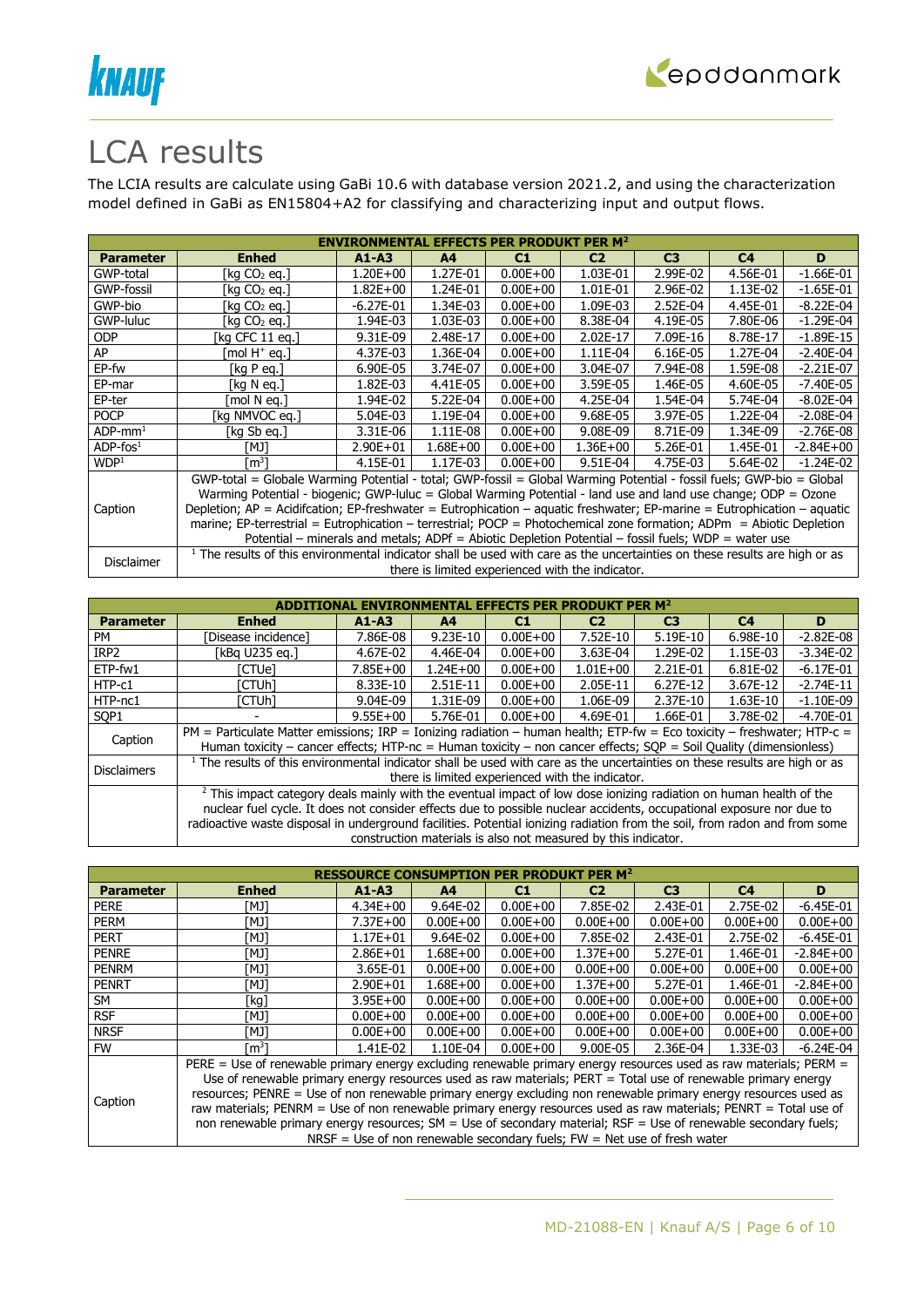



|                  |                                                                                                                      | <b>WASTE CATEGORIES AND OUTPUT FLOWS PER PRODUKT PER M<sup>2</sup></b> |                                         |              |                |                |                |              |
|------------------|----------------------------------------------------------------------------------------------------------------------|------------------------------------------------------------------------|-----------------------------------------|--------------|----------------|----------------|----------------|--------------|
| <b>Parameter</b> | <b>Enhed</b>                                                                                                         | $A1 - A3$                                                              | A <sub>4</sub>                          | C1           | C <sub>2</sub> | C <sub>3</sub> | C <sub>4</sub> | D            |
| <b>HWD</b>       | [kg]                                                                                                                 | 4.54E-06                                                               | 8.86E-11                                | $0.00E + 00$ | 7.22E-11       | 1.39E-10       | 2.69E-11       | $-6.36E-10$  |
| <b>NHWD</b>      | [kg]                                                                                                                 | 2.20E-02                                                               | 2.64E-04                                | $0.00E + 00$ | 2.15E-04       | 3.73E-04       | 1.43E-02       | $-1.33E-03$  |
| <b>RWD</b>       | [kg]                                                                                                                 | 2.88E-04                                                               | 3.05E-06                                | $0.00E + 00$ | 2.48E-06       | 7.84E-05       | 7.37E-06       | $-2.04E-04$  |
| <b>CRU</b>       | [kg]                                                                                                                 | $0.00E + 00$                                                           | $0.00E + 00$                            | $0.00E + 00$ | $0.00E + 00$   | $0.00E + 00$   | $0.00E + 00$   | $0.00E + 00$ |
| <b>MFR</b>       | [kg]                                                                                                                 | 5.31E-03                                                               | $0.00E + 00$                            | $0.00E + 00$ | $0.00E + 00$   | $6.38E + 00$   | $0.00E + 00$   | $0.00E + 00$ |
| <b>MER</b>       | [kg]                                                                                                                 | $0.00E + 00$                                                           | $0.00E + 00$                            | $0.00E + 00$ | $0.00E + 00$   | 3.22E-01       | $0.00E + 00$   | $0.00E + 00$ |
| EEE              | ונאז                                                                                                                 | $0.00E + 00$                                                           | $0.00E + 00$                            | $0.00E + 00$ | $0.00E + 00$   | $0.00E + 00$   | $0.00E + 00$   | 6.90E-01     |
| EET.             | ונאז                                                                                                                 | $0.00E + 00$                                                           | $0.00E + 00$                            | $0.00E + 00$ | $0.00E + 00$   | $0.00E + 00$   | $0.00E + 00$   | $1.25E + 00$ |
|                  | HWD = Hazardous waste disposed; NHWD = Non hazardous waste disposed; RWD = Radioactive waste disposed; CRU =         |                                                                        |                                         |              |                |                |                |              |
| Caption          | Components for re-use; MFR = Materials for recycling; MER = Materials for energy recovery; EEE = Exported electrical |                                                                        |                                         |              |                |                |                |              |
|                  |                                                                                                                      |                                                                        | energy; $EET = Exported thermal energy$ |              |                |                |                |              |

| <b>BIOGENIC CARBON CONTENT PER PER PRODUKT PER M2</b> |      |                     |  |  |  |  |  |  |
|-------------------------------------------------------|------|---------------------|--|--|--|--|--|--|
| <b>Parameter</b>                                      | Unit | At the factory gate |  |  |  |  |  |  |
| Biogenic carbon content in product                    | ka C | 1.64E-01            |  |  |  |  |  |  |
| Biogenic carbon content in accompanying packaging     | ka ' | 5.00E-02            |  |  |  |  |  |  |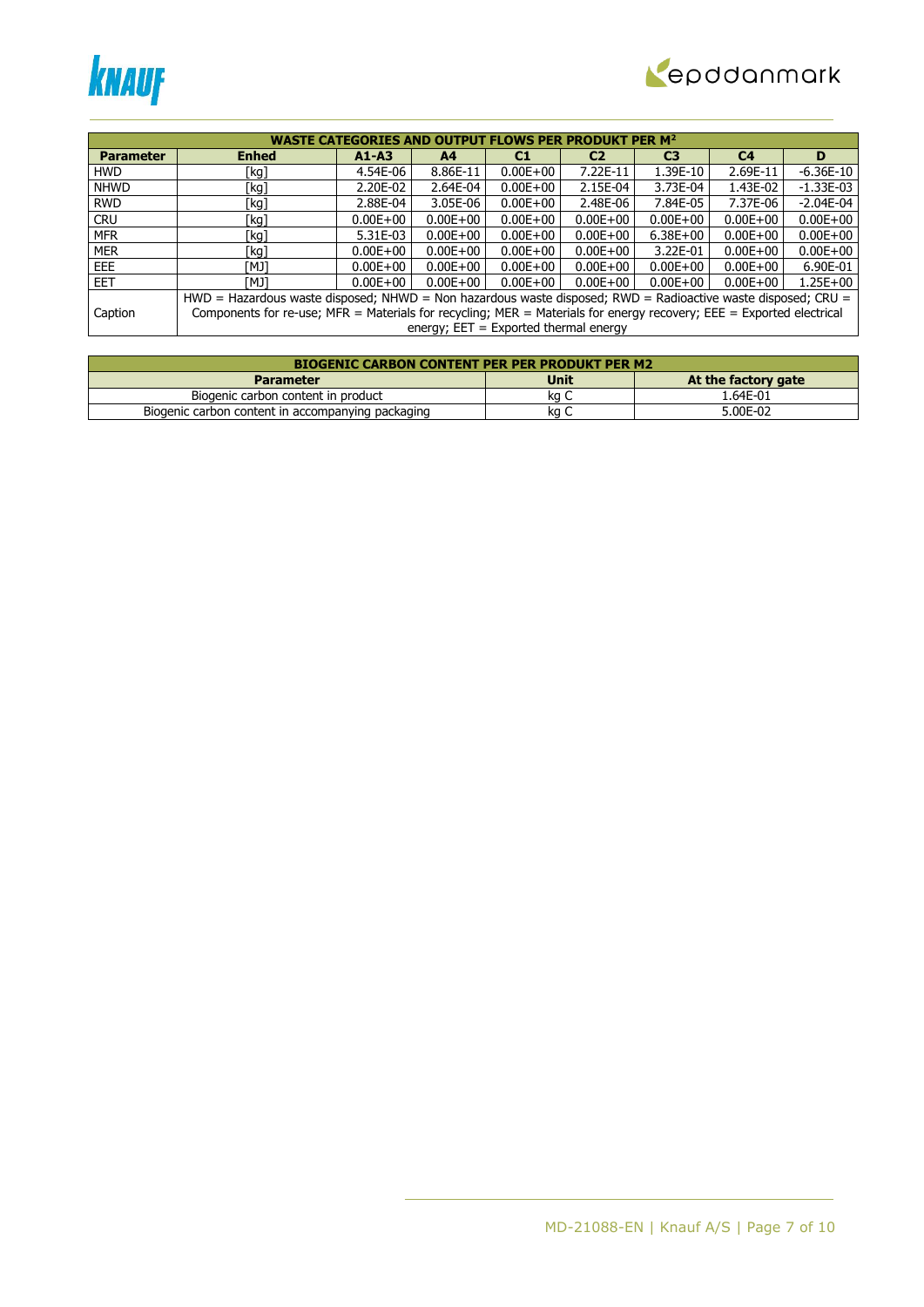



## Additional information

**Technical information on scenarios**

## **Transport to the building site (A4)**

| Scenario information                        | Value                                                             | <b>Unit</b>       |
|---------------------------------------------|-------------------------------------------------------------------|-------------------|
| Fuel type                                   | <b>Diesel</b>                                                     |                   |
| Vehicle type                                | Truck, Euro 6, 28 - 32t<br>gross weight / 22t<br>payload capacity |                   |
| Transport distance                          | 237                                                               | km                |
| Capacity utilisation (including empty runs) | 61                                                                | $\%$              |
| Gross density of products transported       | 536                                                               | kg/m <sup>3</sup> |
| Capacity utilisation volume factor          |                                                                   |                   |

#### **Reference service life**

| <b>RSL</b> information        | Unit                                                                                                     |
|-------------------------------|----------------------------------------------------------------------------------------------------------|
| Reference service Life        | 60 years                                                                                                 |
| Declared product properties   |                                                                                                          |
| Design application parameters |                                                                                                          |
| Assumed quality of work       | Information on the technical characteristics, design                                                     |
| Outdoor environment           | and construction quidelines, as well as conditions<br>during use can be found on the website of Knauf at |
| Indoor environment            | www.knauf.dk                                                                                             |
| Usage conditions              |                                                                                                          |
| Maintenance                   |                                                                                                          |

### **End of life (C1-C4)**

| Scenario information                 | Value                                                             | Unit |
|--------------------------------------|-------------------------------------------------------------------|------|
| Collected separately                 | 6.9                                                               | kg   |
| Collected with mixed waste           |                                                                   | kg   |
| For reuse                            |                                                                   | kq   |
| For recycling                        | 6.6                                                               | kg   |
| For energy recovery                  | 0.3                                                               | kq   |
| For final disposal                   |                                                                   | κg   |
| Assumptions for scenario development | The gypsum part is assumed recycled and paper part<br>incinerated |      |

#### **Re-use, recovery and recycling potential (D)**

| Scenario information/Materiel | Value | Unit |
|-------------------------------|-------|------|
| Gypsum                        | 6.6   | kq   |
| Electric energy               | 0.7   | MJ   |
| Thermal energy                | 1.3   | MJ   |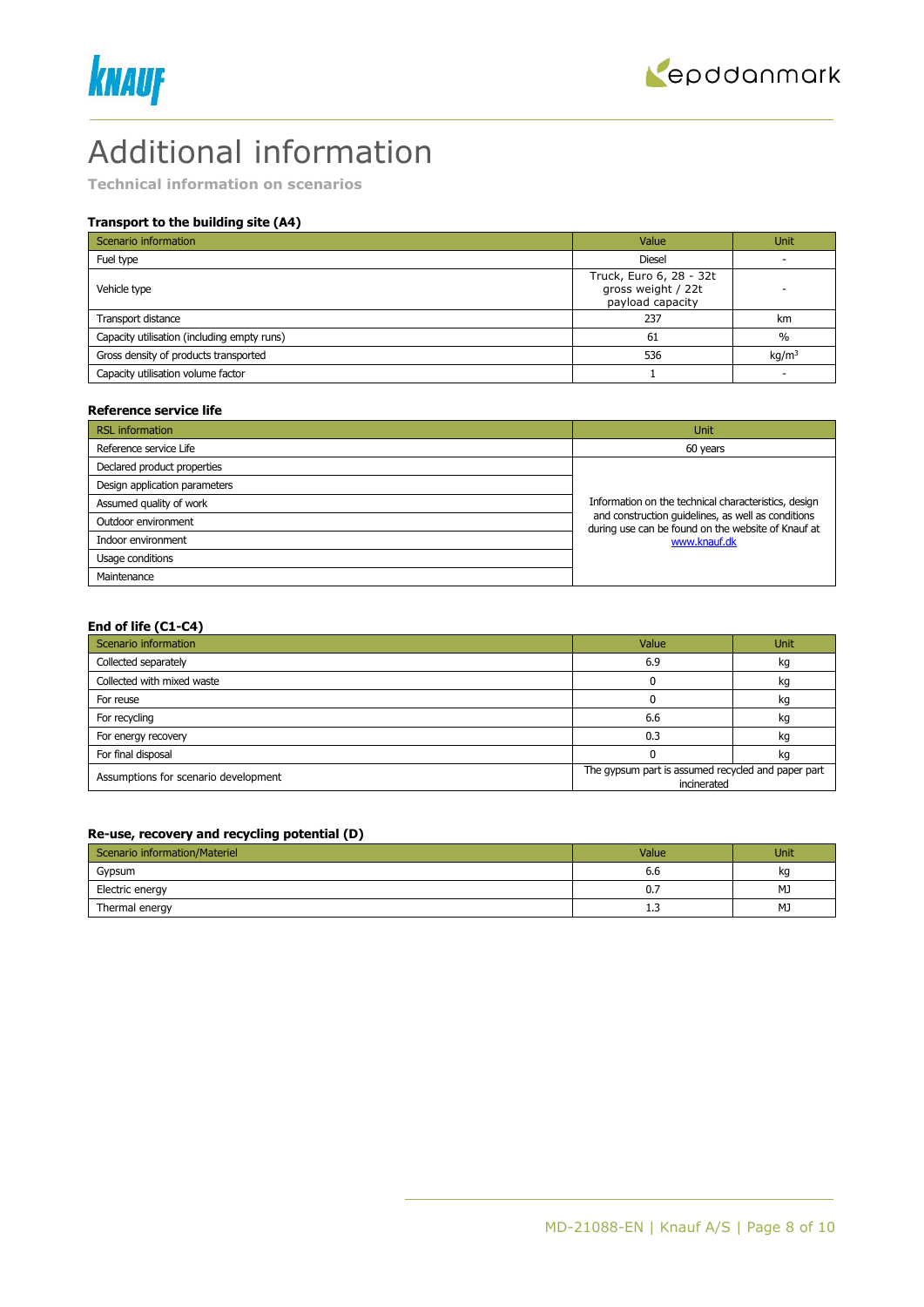



#### **Indoor air**

*The EPD does not give information on release of dangerous substances to indoor air because the horizontal standards on measurement of release of regulated dangerous substances from construction products using harmonised test methods according to the provisions of the respective technical committees for European product standards are not available.*

Light Board is covered by the Danish Indoor Climate Labelling, Certificate no. 009.

#### **Soil and water**

*The EPD does not give information on release of dangerous substances to soil and water because the horizontal standards on measurement of release of regulated dangerous substances from construction products using harmonised test methods according to the provisions of the respective technical committees for European product standards are not available.*